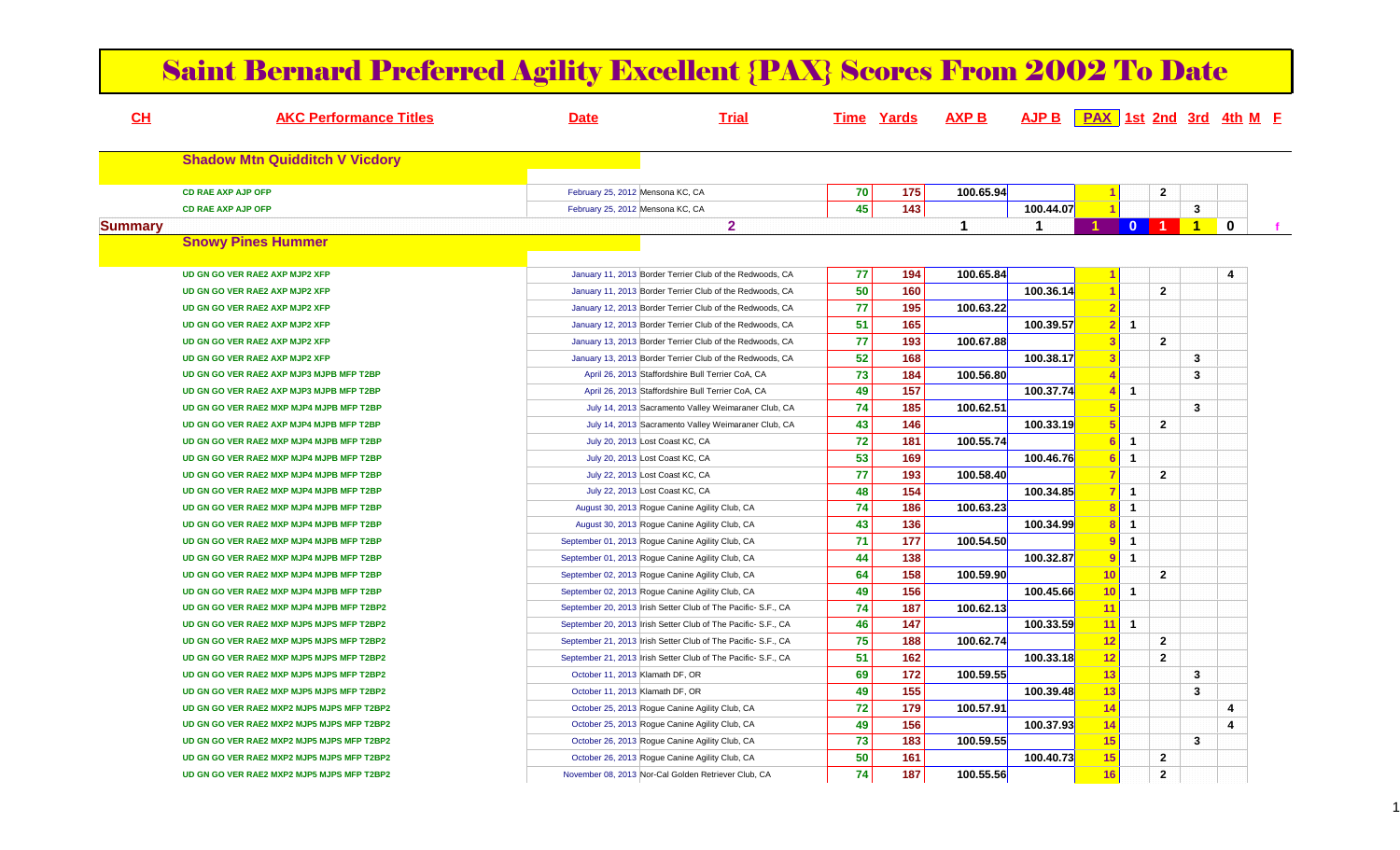**AKC Performance Titles Date Trial Time Yards AXP B AJP B PAX 1st 2nd 3rd 4th <sup>M</sup> <sup>F</sup>**

| UD GN GO VER RAE2 MXP2 MJP5 MJPS MFP T2BP2                    |
|---------------------------------------------------------------|
| UD GN GO VER RAE2 MXP2 MJP6 MJPS MFP T2BP2                    |
| UD GN GO VER RAE2 MXP2 MJP6 MJPS MFP T2BP2                    |
| UD GN GO VER RAE2 MXP2 MXPB MJP6 MJPS MFP T2BP2               |
| UD GN GO VER RAE2 MXP2 MXPB MJP6 MJPS MFP T2BP2               |
| UD GN GO VER RAE2 MXP2 MXPB MJP6 MJPS MFP T2BP2               |
| UD GN GO VER RAE2 MXP2 MXPB MJP6 MJPS MFP T2BP2               |
| 2013-PACH UD GN GO VER RAE2 MXP2 MXPB MJP6 MJPS PAX MFP T2BP2 |
| 2013-PACH UD GN GO VER RAE2 MXP2 MXPB MJP6 MJPS PAX MFP T2BP2 |
| 2013-PACH UD GN GO VER RAE2 MXP2 MXPB MJP6 MJPS PAX MFP T2BP2 |
| 2013-PACH UD GN GO VER RAE2 MXP2 MXPB MJP6 MJPS PAX MFP T2BP2 |
| 2013-PACH UD GN GO VER RAE2 MXP2 MXPB MJP6 MJPS PAX MFP T2BP2 |
| 2013-PACH UD GN GO VER RAE2 MXP2 MXPB MJP6 MJPS PAX MFP T2BP2 |
| 2013-PACH UD GN GO VER RAE2 MXP3 MXPB MJP7 MJPS PAX MFP T2BP3 |
| 2013-PACH UD GN GO VER RAE2 MXP3 MXPB MJP7 MJPS PAX MFP T2BP3 |
| 2013-PACH UD GN GO VER RAE2 MXP3 MXPB MJP7 MJPS PAX MFP T2BP3 |
| 2013-PACH UD GN GO VER RAE2 MXP3 MXPB MJP7 MJPS PAX MFP T2BP3 |
| 2013-PACH UD GN GO VER RAE2 MXP3 MXPB MJP7 MJPS PAX MFP T2BP3 |
| 2013-PACH UD GN GO VER RAE2 MXP3 MXPB MJP7 MJPS PAX MFP T2BP3 |
| 2013-PACH UD GN GO VER RAE2 MXP3 MXPB MJP7 MJPG PAX MFP T2BP3 |
| 2013-PACH UD GN GO VER RAE2 MXP3 MXPB MJP7 MJPG PAX MFP T2BP3 |
| 2013-PACH UD GN GO VER RAE2 MXP3 MXPB MJP7 MJPG PAX MFP T2BP3 |
| 2013-PACH UD GN GO VER RAE2 MXP3 MXPB MJP7 MJPG PAX MFP T2BP3 |
| 2013-PACH UD GN GO VER RAE2 MXP3 MXPB MJP7 MJPG PAX MFP T2BP3 |
| 2013-PACH UD GN GO VER RAE2 MXP3 MXPB MJP7 MJPG PAX MFP T2BP3 |
| 2013-PACH UD GN GO VER RAE2 MXP3 MXPB MJP7 MJPG PAX MFP T2BP3 |
| 2013-PACH UD GN GO VER RAE2 MXP3 MXPB MJP7 MJPG PAX MFP T2BP3 |
| 2013-PACH UD GN GO VER RAE2 MXP3 MXPB MJP7 MJPG PAX MFP T2BP3 |
| 2013-PACH UD GN GO VER RAE2 MXP3 MXPB MJP8 MJPG PAX MFP T2BP3 |
| 2013-PACH UD GN GO VER RAE2 MXP4 MXPB MJP8 MJPG PAX MFP T2BP3 |
| 2013-PACH UD GN GO VER RAE2 MXP4 MXPB MJP8 MJPG PAX MFP T2BP3 |
| 2013-PACH UD GN GO VER RAE2 MXP4 MXPB MJP8 MJPG PAX MFP T2BP3 |
| 2013-PACH UD GN GO VER RAE2 MXP4 MXPB MJP8 MJPG PAX MFP T2BP3 |
| 2013-PACH UD GN GO VER RAE2 MXP4 MXPB MJP8 MJPG PAX MFP T2BP3 |
| 2013-PACH UD GN GO VER RAE2 MXP4 MXPB MJP8 MJPG PAX MFP T2BP3 |
| 2013-PACH UD GN GO VER RAE2 MXP4 MXPB MJP8 MJPG PAX MFP T2BP3 |
| 2013-PACH UD GN GO VER RAE2 MXP4 MXPB MJP8 MJPG PAX MFP T2BP3 |
| 2013-PACH UD GN GO VER RAE2 MXP4 MXPB MJP8 MJPG PAX MFP T2BP3 |
| 2013-PACH UD GN GO VER RAE2 MXP4 MXPB MJP8 MJPG PAX MFP T2BP3 |
| 2013-PACH UD GN GO VER RAE2 MXP4 MXPB MJP8 MJPG PAX MFP T2BP4 |
| 2013-PACH UD GN GO VER RAE2 MXP4 MXPB MJP8 MJPG PAX MFP T2BP4 |
| 2013-PACH UD GN GO VER RAE2 MXP4 MXPB MJP8 MJPG PAX MFP T2BP4 |

|                                |                                 | November 08, 2013 Nor-Cal Golden Retriever Club, CA       | 51 | 162 |           | 100.41.99 | 16 | $\mathbf{1}$ |                |   |   |
|--------------------------------|---------------------------------|-----------------------------------------------------------|----|-----|-----------|-----------|----|--------------|----------------|---|---|
| $\overline{a}$                 |                                 | November 09, 2013 Nor-Cal Golden Retriever Club, CA       | 74 | 187 | 100.55.56 |           | 17 |              |                | 3 |   |
| $\overline{2}$                 |                                 | November 09, 2013 Nor-Cal Golden Retriever Club, CA       | 44 | 140 |           | 100.32.49 | 17 |              | 2              |   |   |
| T <sub>2</sub> BP <sub>2</sub> |                                 | November 10, 2013 Nor-Cal Golden Retriever Club, CA       | 75 | 188 | 100.62.52 |           | 18 |              |                |   |   |
| T2BP2                          |                                 | November 10, 2013 Nor-Cal Golden Retriever Club, CA       | 44 | 137 |           | 100.32.64 | 18 | $\mathbf 1$  |                |   |   |
| T2BP2                          |                                 | November 23, 2013 Portugese Water Dog of No. CA, CA       | 76 | 191 | 100.64.97 |           | 19 |              |                | 3 |   |
| T <sub>2</sub> BP <sub>2</sub> |                                 | November 23, 2013 Portugese Water Dog of No. CA, CA       | 45 | 143 |           | 100.32.38 | 19 |              |                | 3 |   |
| <b>MFP T2BP2</b>               |                                 | November 25, 2013 Portugese Water Dog of No. CA, CA       | 74 | 186 | 100.59.74 |           | 20 |              | $\mathbf{2}$   |   |   |
| <b>MFP T2BP2</b>               |                                 | November 25, 2013 Portugese Water Dog of No. CA, CA       | 52 | 167 |           | 100.41.63 | 20 | $\mathbf{1}$ |                |   |   |
| <b>MFP T2BP2</b>               |                                 | November 29, 2013 Sacramento DTC, CA                      | 75 | 188 | 100.60.64 |           | 21 | 1            |                |   |   |
| <b>MFP T2BP2</b>               |                                 | November 29, 2013 Sacramento DTC, CA                      | 48 | 151 |           | 100.31.33 | 21 | $\mathbf{1}$ |                |   |   |
| MFP T2BP2                      |                                 | December 01, 2013 Sacramento DTC, CA                      | 74 | 187 | 100.52.85 |           | 22 | $\mathbf{1}$ |                |   |   |
| <b>MFP T2BP2</b>               |                                 | December 01, 2013 Sacramento DTC, CA                      | 50 | 160 |           | 100.37.97 | 22 |              |                | 3 |   |
| MFP T2BP3                      |                                 | December 29, 2013 Two Rivers Agility of Sacramento, CA    | 74 | 187 | 100.58.54 |           | 23 | 1            |                |   |   |
| MFP T2BP3                      |                                 | December 29, 2013 Two Rivers Agility of Sacramento, CA    | 53 | 170 |           | 100.40.76 | 23 | $\mathbf{1}$ |                |   |   |
| <b>MFP T2BP3</b>               |                                 | December 30, 2013 Two Rivers Agility of Sacramento, CA    | 77 | 195 | 100.58.96 |           | 24 |              | $\mathbf{2}$   |   |   |
| <b>MFP T2BP3</b>               |                                 | December 30, 2013 Two Rivers Agility of Sacramento, CA    | 46 | 146 |           | 100.36.42 | 24 | $\mathbf{1}$ |                |   |   |
| <b>MFP T2BP3</b>               |                                 | January 12, 2014 Border Terrier Club of the Redwoods, CA  | 69 | 172 | 100.61.39 |           | 25 |              | $\mathbf{2}$   |   |   |
| <b>MFP T2BP3</b>               |                                 | January 12, 2014 Border Terrier Club of the Redwoods, CA  | 51 | 163 |           | 100.35.89 | 25 |              | $\mathbf{2}$   |   |   |
| <b>(MFP T2BP3</b>              | January 24, 2014 Mensona KC, CA |                                                           | 76 | 190 | 100.60.53 |           | 26 |              | $\mathbf{2}$   |   |   |
| <b>(MFP T2BP3</b>              | January 24, 2014 Mensona KC, CA |                                                           | 49 | 156 |           | 100.42.01 | 26 |              | $\mathbf{2}$   |   |   |
| <b>(MFP T2BP3</b>              | January 25, 2014 Mensona KC, CA |                                                           | 67 | 164 | 100.53.07 |           | 27 |              |                |   | 4 |
| <b>(MFP T2BP3</b>              | January 25, 2014 Mensona KC, CA |                                                           | 51 | 163 |           | 100.35.77 | 27 |              |                | 3 |   |
| <b>(MFP T2BP3</b>              |                                 | February 09, 2014 English Cocker Spaniel Club of Am. CA   | 74 | 185 | 100.58.59 |           | 28 |              | $\mathbf{2}$   |   |   |
| <b>MFP T2BP3</b>               |                                 | February 09, 2014 English Cocker Spaniel Club of Am. CA   | 46 | 146 |           | 100.35.82 | 28 | $\mathbf{1}$ |                |   |   |
| <b>(MFP T2BP3</b>              |                                 | February 15, 2014 Puli Club of America, CA                | 75 | 189 | 100.56.63 |           | 29 |              |                |   | 4 |
| <b>(MFP T2BP3</b>              |                                 | February 15, 2014 Puli Club of America, CA                | 48 | 151 |           | 100.36.07 | 29 | $\mathbf{1}$ |                |   |   |
| <b>(MFP T2BP3</b>              |                                 | February 16, 2014 Puli Club of America, CA                | 67 | 165 | 100.53.93 |           | 30 |              |                |   | 4 |
| <b>(MFP T2BP3</b>              |                                 | February 16, 2014 Puli Club of America, CA                | 48 | 151 |           | 100.35.46 | 30 |              | $\mathbf{2}$   |   |   |
| <b>(MFP T2BP3</b>              |                                 | February 17, 2014 Puli Club of America, CA                | 74 | 185 | 100.51.41 |           | 31 | $\mathbf{1}$ |                |   |   |
| <b>MFP T2BP3</b>               |                                 | February 17, 2014 Puli Club of America, CA                | 48 | 154 |           | 100.36.38 | 31 |              | $\overline{2}$ |   |   |
| <b>(MFP T2BP3</b>              |                                 | March 01, 2014 Mt. Diablo DTC, CA                         | 72 | 180 | 100.57.35 |           | 32 |              |                | 3 |   |
| (MFP T2BP3                     |                                 | March 01, 2014 Mt. Diablo DTC, CA                         | 50 | 158 |           | 100.35.43 | 32 | -1           |                |   |   |
| <b>(MFP T2BP3</b>              |                                 | March 02, 2014 Mt. Diablo DTC, CA                         | 72 | 180 | 100.52.17 |           | 33 |              |                | 3 |   |
| <b>(MFP T2BP3</b>              |                                 | March 02, 2014 Mt. Diablo DTC, CA                         | 51 | 165 |           | 100.38.75 | 33 | $\mathbf{1}$ |                |   |   |
| <b>(MFP T2BP3</b>              |                                 | March 14, 2014 Vallejo DTC, CA                            | 73 | 183 | 100.51.53 |           | 34 | $\mathbf{1}$ |                |   |   |
| <b>(MFP T2BP3</b>              | March 14, 2014 Vallejo DTC, CA  |                                                           | 46 | 144 |           | 100.32.73 | 34 | $\mathbf{1}$ |                |   |   |
| <b>(MFP T2BP3</b>              |                                 | March 16, 2014 Vallejo DTC, CA                            | 73 | 183 | 100.56.32 |           | 35 |              | $\mathbf{2}$   |   |   |
| <b>(MFP T2BP3</b>              |                                 | March 16, 2014 Vallejo DTC, CA                            | 46 | 144 |           | 100.35.04 | 35 | $\mathbf{1}$ |                |   |   |
| <b>(MFP T2BP4</b>              |                                 | April 13, 2014 Mensona KC, CA                             | 69 | 171 | 100.55.31 |           | 36 |              |                | 3 |   |
| <b>(MFP T2BP4</b>              |                                 | April 13, 2014 Mensona KC, CA                             | 48 | 154 |           | 100.32.35 | 36 | $\mathbf{1}$ |                |   |   |
| <b>MFP T2BP4</b>               |                                 | April 27, 2014 Miniature Bull Terrier Club of America, CA | 77 | 195 | 100.60.40 |           | 37 |              | $\mathbf{2}$   |   |   |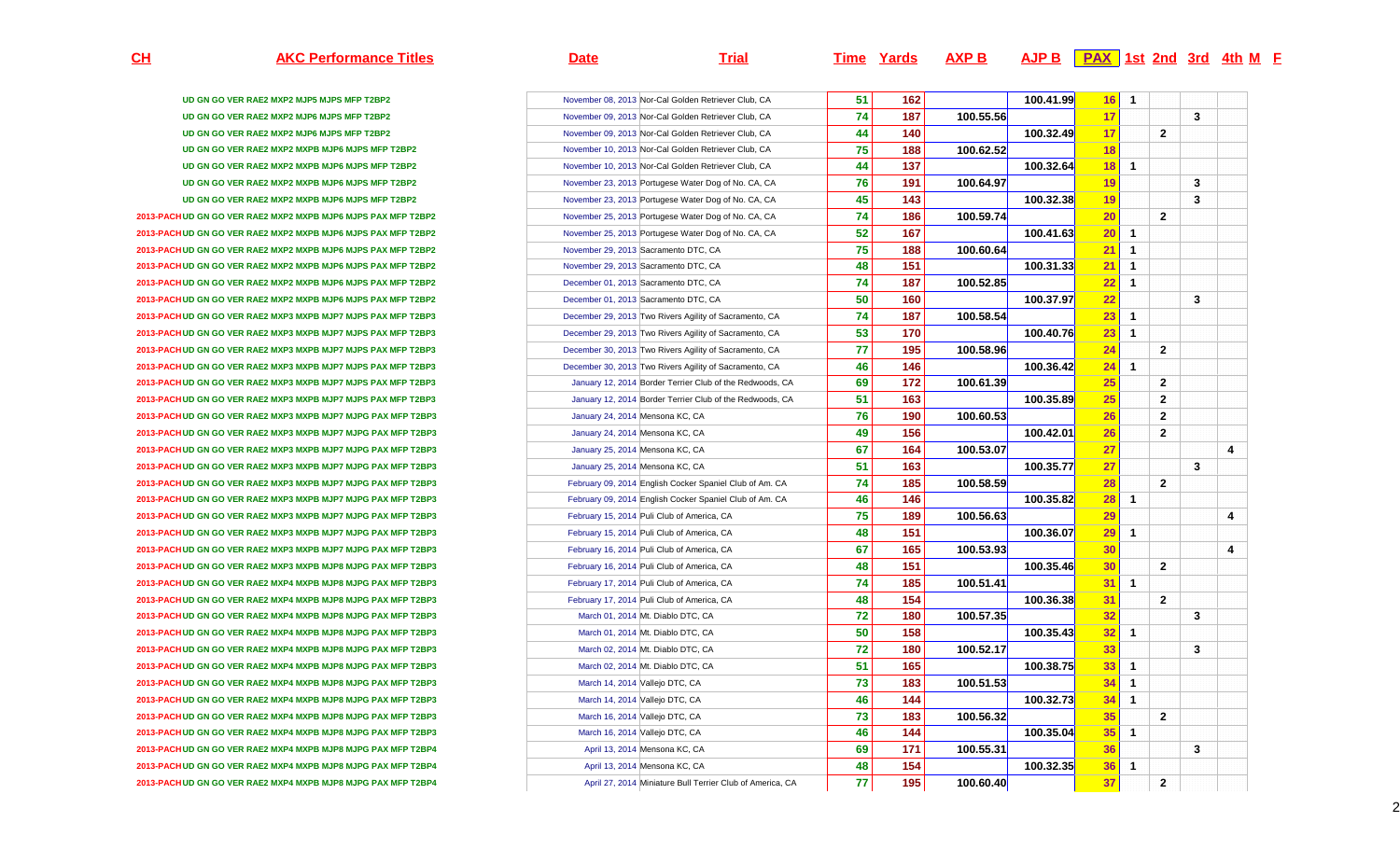## **AKC Performance Titles Date Trial Time Yards AXP B AJP B PAX 1st 2nd 3rd 4th <sup>M</sup> <sup>F</sup>**

| 2013-PACH UD GN GO VER RAE2 MXP4 MXPB MJP8 MJPG PAX MFP T2BP4          | April 27, 2014 Miniature Bull Terrier Club of America, CA |
|------------------------------------------------------------------------|-----------------------------------------------------------|
| 2013-PACH UD GN GO VER RAE2 MXP4 MXPB MJP9 MJPG PAX MFP T2BP4          | May 16, 2014 Klamath DF, OR                               |
| 2013-PACH UD GN GO VER RAE2 MXP4 MXPB MJP9 MJPG PAX MFP T2BP4          | May 16, 2014 Klamath DF, OR                               |
| 2013-PACH UD GN GO VER RAE2 MXP5 MXPS MJP9 MJPG PAX MFP T2BP4          | May 17, 2014 Klamath DF, OR                               |
| 2013-PACH UD GN GO VER RAE2 MXP5 MXPS MJP9 MJPG PAX MFP T2BP4          | May 17, 2014 Klamath DF, OR                               |
| 2013-PACH2 UD GN GO VER RAE2 MXP5 MXPS MJP9 MJPG PAX2 MFP T2BP4        | May 24, 2014 Two Rivers Agility of Sacramento, CA         |
| 2014-PACH2 UD GN GO VER RAE2 MXP5 MXPS MJP9 MJPG PAX2 MFP T2BP4        | May 24, 2014 Two Rivers Agility of Sacramento, CA         |
| 2013-PACH2 UD GN GO VER RAE2 MXP5 MXPS MJP9 MJPG PAX2 MFP T2BP4        | July 20, 2014 Lost Coast KC of California, CA             |
| 2014-PACH2 UD GN GO VER RAE2 MXP5 MXPS MJP9 MJPG PAX2 MFP T2BP4        | July 20, 2014 Lost Coast KC of California, CA             |
| 2013-PACH2 UD GN GO VER RAE2 MXP5 MXPS MJP9 MJPG PAX2 MFP T2BP4        | July 21, 2014 Lost Coast KC of California, CA             |
| 2014-PACH2 UD GN GO VER RAE2 MXP5 MXPS MJP9 MJPG PAX2 MFP T2BP4        | July 21, 2014 Lost Coast KC of California, CA             |
| 2013-PACH2 UD GN GO VER RAE2 MXP5 MXPS MJP9 MJPG PAX2 MFP T2BP4        | August 29, 2014 Nor-Cal Golden Retriever Club, CA         |
| 2014-PACH2 UD GN GO VER RAE2 MXP5 MXPS MJP9 MJPG PAX2 MFP T2BP4        | August 29, 2014 Nor-Cal Golden Retriever Club, CA         |
| 2013-PACH2 UD GN GO VER RAE2 MXP5 MXPS MJP9 MJPG PAX2 MFP T2BP5        | September 01, 2014 Oakland DTC, CA                        |
| 2014-PACH2 UD GN GO VER RAE2 MXP5 MXPS MJP9 MJPG PAX2 MFP T2BP5        | September 01, 2014 Oakland DTC, CA                        |
| 2013-PACH2 UD GN GO VER RAE2 MXP6 MXPS MJP9 MJPG PAX2 MFP T2BP5        | September 13, 2014 Sacramento Valley Weimaraner Club, CA  |
| 2014-PACH2 UD GN GO VER RAE2 MXP6 MXPS MJP9 MJPG PAX2 MFP T2BP5        | September 13, 2014 Sacramento Valley Weimaraner Club, CA  |
| 2013-PACH2 UD GN GO VER RAE2 MXP6 MXPS MJP10 MJPC PAX2 MFP T2BP5       | September 27, 2014 Hangtown KC of Placerville, CA         |
| 2014-PACH2 UD GN GO VER RAE2 MXP6 MXPS MJP10 MJPC PAX2 MFP T2BP5       | September 27, 2014 Hangtown KC of Placerville, CA         |
| 2013-PACH2 UD GN GO VER RAE2 MXP6 MXPS MJP10 MJPC PAX2 MFP T2BP5       | September 28, 2014 Hangtown KC of Placerville, CA         |
| 2014-PACH2 UD GN GO VER RAE2 MXP6 MXPS MJP10 MJPC PAX2 MFP T2BP5       | September 28, 2014 Hangtown KC of Placerville, CA         |
| 2013-PACH2 UD GN GO VER RAE2 MXP6 MXPS MJP10 MJPC PAX2 MFP T2BP5       | October 11, 2014 Klamath DF, OR                           |
| 2014-PACH2 UD GN GO VER RAE2 MXP6 MXPS MJP10 MJPC PAX2 MFP T2BP5       | October 11, 2014 Klamath DF, OR                           |
| 2013-PACH2 UD GN GO VER RAE2 MXP6 MXPS MJP10 MJPC PAX2 MFP T2BP5       | October 25, 2014 Rogue Canine Agility Club, OR            |
| 2014-PACH2 UD GN GO VER RAE2 MXP6 MXPS MJP10 MJPC PAX2 MFP T2BP5       | October 25, 2014 Rogue Canine Agility Club, OR            |
| 2013-PACH2 UD GN GO VER RAE2 MXP6 MXPS MJP10 MJPC PAX2 MFP T2BP5       | October 26, 2014 Rogue Canine Agility Club, OR            |
| 2014-PACH2 UD GN GO VER RAE2 MXP6 MXPS MJP10 MJPC PAX2 MFP T2BP5       | October 26, 2014 Rogue Canine Agility Club, OR            |
| 2013-PACH2 UD GN GO VER RAE2 MXP6 MXPS MJP10 MJPC PAX2 MFP T2BP5 TQXP  | November 07, 2014 Nor-Cal Golden Retriever Club, CA       |
| 2014-PACH2 UD GN GO VER RAE2 MXP6 MXPS MJP11 MJPC PAX2 MFP T2BP5 TQXP  | November 07, 2014 Nor-Cal Golden Retriever Club, CA       |
| 2013-PACH2 UD GN GO VER RAE2 MXP6 MXPS MJP11 MJPC PAX2 MFP T2BP5 TQXP  | November 08, 2014 Nor-Cal Golden Retriever Club, CA       |
| 2014-PACH2 UD GN GO VER RAE2 MXP6 MXPS MJP11 MJPC PAX2 MFP T2BP5 TQXP  | November 08, 2014 Nor-Cal Golden Retriever Club, CA       |
| 2013-PACH2 UD GN GO VER RAE2 MXP6 MXPS MJP11 MJPC PAX2 MFPB T2BP5 TQXP | November 23, 2014 Portugese Water Dog of No. CA, CA       |
| 2014-PACH2 UD GN GO VER RAE2 MXP6 MXPS MJP11 MJPC PAX2 MFPB T2BP5 TQXP | November 23, 2014 Portugese Water Dog of No. CA, CA       |
| 2013-PACH2 UD GN GO VER RAE2 MXP6 MXPS MJP11 MJPC PAX2 MFPB T2BP5 TQXP | November 24, 2014 Portugese Water Dog of No. CA, CA       |
| 2014-PACH2 UD GN GO VER RAE2 MXP6 MXPS MJP11 MJPC PAX2 MFPB T2BP5 TQXP | November 24, 2014 Portugese Water Dog of No. CA, CA       |
| 2013-PACH2 UD GN GO VER RAE2 MXP7 MXPS MJP11 MJPC PAX2 MFPB T2BP5 TQXP | November 29, 2014 Sacramento DTC, CA                      |
| 2014-PACH2 UD GN GO VER RAE2 MXP7 MXPS MJP11 MJPC PAX2 MFPB T2BP5 TQXP | November 29, 2014 Sacramento DTC, CA                      |
| 2014-PACH2 UD GN GO VER RAE2 MXP7 MXPS MJP11 MJPC PAX2 MFPB T2BP5 TQXP | December 27, 2014 Two Rivers Agility of Sacramento, CA    |
| 2014-PACH2 UD GN GO VER RAE2 MXP7 MXPS MJP11 MJPC PAX2 MFPB T2BP5 TQXP | December 27, 2014 Two Rivers Agility of Sacramento, CA    |
| 2014-PACH2 UD GN GO VER RAE2 MXP7 MXPS MJP11 MJPC PAX2 MFPB T2BP5 TQXP | December 29, 2014 Two Rivers Agility of Sacramento, CA    |
| 2014-PACH2 UD GN GO VER RAE2 MXP7 MXPS MJP11 MJPC PAX2 MFPB T2BP5 TQXP | December 29, 2014 Two Rivers Agility of Sacramento, CA    |
| 2014-PACH2 UD GN GO VER RAE2 MXP7 MXPS MJP11 MJPC PAX2 MFPB T2BP5 TQXP | December 30, 2014 Two Rivers Agility of Sacramento, CA    |

|    |                                    | April 27, 2014 Miniature Bull Terrier Club of America, CA | 48 | 153 |           | 100.36.26 | 37 |              | $\mathbf{2}$ |   |   |
|----|------------------------------------|-----------------------------------------------------------|----|-----|-----------|-----------|----|--------------|--------------|---|---|
|    |                                    | May 16, 2014 Klamath DF, OR                               | 70 | 187 | 100.58.87 |           | 38 |              | $\mathbf{2}$ |   |   |
|    |                                    | May 16, 2014 Klamath DF, OR                               | 51 | 163 |           | 100.39.86 | 38 | $\mathbf{1}$ |              |   |   |
|    |                                    | May 17, 2014 Klamath DF, OR                               | 69 | 170 | 100.57.61 |           | 39 |              | $\mathbf{2}$ |   |   |
|    |                                    | May 17, 2014 Klamath DF, OR                               | 52 | 168 |           | 100.43.31 | 39 | 1            |              |   |   |
|    |                                    | May 24, 2014 Two Rivers Agility of Sacramento, CA         | 77 | 193 | 100.68.35 |           | 40 | 1            |              |   |   |
|    |                                    | May 24, 2014 Two Rivers Agility of Sacramento, CA         | 47 | 148 |           | 100.35.96 | 40 | 1            |              |   |   |
|    |                                    | July 20, 2014 Lost Coast KC of California, CA             | 76 | 190 | 100.56.50 |           | 41 |              |              | 3 |   |
|    |                                    | July 20, 2014 Lost Coast KC of California, CA             | 50 | 161 |           | 100.34.12 | 41 |              | 2            |   |   |
|    |                                    | July 21, 2014 Lost Coast KC of California, CA             | 71 | 177 | 100.53.73 |           | 42 |              |              | 3 |   |
|    |                                    | July 21, 2014 Lost Coast KC of California, CA             | 52 | 168 |           | 100.45.51 | 42 |              |              | 3 |   |
|    |                                    | August 29, 2014 Nor-Cal Golden Retriever Club, CA         | 71 | 176 | 100.50.59 |           | 43 | 1            |              |   |   |
|    |                                    | August 29, 2014 Nor-Cal Golden Retriever Club, CA         | 43 | 135 |           | 100.30.16 | 43 |              | $\mathbf{2}$ |   |   |
|    | September 01, 2014 Oakland DTC, CA |                                                           | 70 | 173 | 100.49.15 |           | 44 |              | $\mathbf{2}$ |   |   |
|    | September 01, 2014 Oakland DTC, CA |                                                           | 44 | 137 |           | 100.31.20 | 44 | $\mathbf{1}$ |              |   |   |
|    |                                    | September 13, 2014 Sacramento Valley Weimaraner Club, CA  | 69 | 171 | 100.50.98 |           | 45 | 1            |              |   |   |
|    |                                    | September 13, 2014 Sacramento Valley Weimaraner Club, CA  | 50 | 159 |           | 100.38.90 | 45 | 1            |              |   |   |
|    |                                    | September 27, 2014 Hangtown KC of Placerville, CA         | 71 | 176 | 100.51.12 |           | 46 |              | $\mathbf{2}$ |   |   |
|    |                                    | September 27, 2014 Hangtown KC of Placerville, CA         | 48 | 154 |           | 100.34.92 | 46 | $\mathbf{1}$ |              |   |   |
|    |                                    | September 28, 2014 Hangtown KC of Placerville, CA         | 71 | 177 | 100.52.77 |           | 47 |              | $\mathbf{2}$ |   |   |
|    |                                    | September 28, 2014 Hangtown KC of Placerville, CA         | 43 | 136 |           | 100.29.98 | 47 | 1            |              |   |   |
|    | October 11, 2014 Klamath DF, OR    |                                                           | 66 | 163 | 100.53.90 |           | 48 | 1            |              |   |   |
|    | October 11, 2014 Klamath DF, OR    |                                                           | 48 | 153 |           | 100.32.09 | 48 | 1            |              |   |   |
|    |                                    | October 25, 2014 Rogue Canine Agility Club, OR            | 72 | 180 | 100.54.06 |           | 49 |              |              | 3 |   |
|    |                                    | October 25, 2014 Rogue Canine Agility Club, OR            | 48 | 151 |           | 100.35.19 | 49 | 1            |              |   |   |
|    |                                    | October 26, 2014 Rogue Canine Agility Club, OR            | 70 | 174 | 100.52.02 |           | 50 |              |              |   | 4 |
|    |                                    | October 26, 2014 Rogue Canine Agility Club, OR            | 49 | 156 |           | 100.35.61 | 50 |              | $\mathbf{2}$ |   |   |
| Ρ  |                                    | November 07, 2014 Nor-Cal Golden Retriever Club, CA       | 71 | 176 | 100.49.06 |           | 51 | $\mathbf{1}$ |              |   |   |
| P  |                                    | November 07, 2014 Nor-Cal Golden Retriever Club, CA       | 49 | 155 |           | 100.33.33 | 51 | $\mathbf{1}$ |              |   |   |
| Ρ  |                                    | November 08, 2014 Nor-Cal Golden Retriever Club, CA       | 73 | 183 | 100.53.22 |           | 52 |              | $\mathbf{2}$ |   |   |
| Ρ  |                                    | November 08, 2014 Nor-Cal Golden Retriever Club, CA       | 46 | 147 |           | 100.30.32 | 52 |              | 2            |   |   |
| XP |                                    | November 23, 2014 Portugese Water Dog of No. CA, CA       | 74 | 185 | 100.51.35 |           | 53 |              |              | 3 |   |
| ΧP |                                    | November 23, 2014 Portugese Water Dog of No. CA, CA       | 52 | 167 |           | 100.35.52 | 53 |              | $\mathbf{2}$ |   |   |
| XP |                                    | November 24, 2014 Portugese Water Dog of No. CA, CA       | 77 | 194 | 100.55.08 |           | 54 |              |              | 3 |   |
| ΧP |                                    | November 24, 2014 Portugese Water Dog of No. CA, CA       | 49 | 156 |           | 100.30.58 | 54 |              |              | 3 |   |
| ΧP |                                    | November 29, 2014 Sacramento DTC, CA                      | 74 | 186 | 100.54.83 |           | 55 |              |              |   | 4 |
| ΧP |                                    | November 29, 2014 Sacramento DTC, CA                      | 53 | 170 |           | 100.41.68 | 55 | 1            |              |   |   |
| ΧP |                                    | December 27, 2014 Two Rivers Agility of Sacramento, CA    | 73 | 184 | 100.55.07 |           | 56 |              |              |   | 4 |
| ΧP |                                    | December 27, 2014 Two Rivers Agility of Sacramento, CA    | 48 | 151 |           | 100.36.32 | 56 |              |              | 3 |   |
| ΧP |                                    | December 29, 2014 Two Rivers Agility of Sacramento, CA    | 72 | 180 | 100.55.85 |           | 57 |              |              | 3 |   |
| XP |                                    | December 29, 2014 Two Rivers Agility of Sacramento, CA    | 48 | 154 |           | 100.40.17 | 57 |              |              |   | 4 |
| ХP |                                    | December 30, 2014 Two Rivers Agility of Sacramento, CA    | 70 | 173 | 100.57.99 |           | 58 |              |              |   |   |

**CH**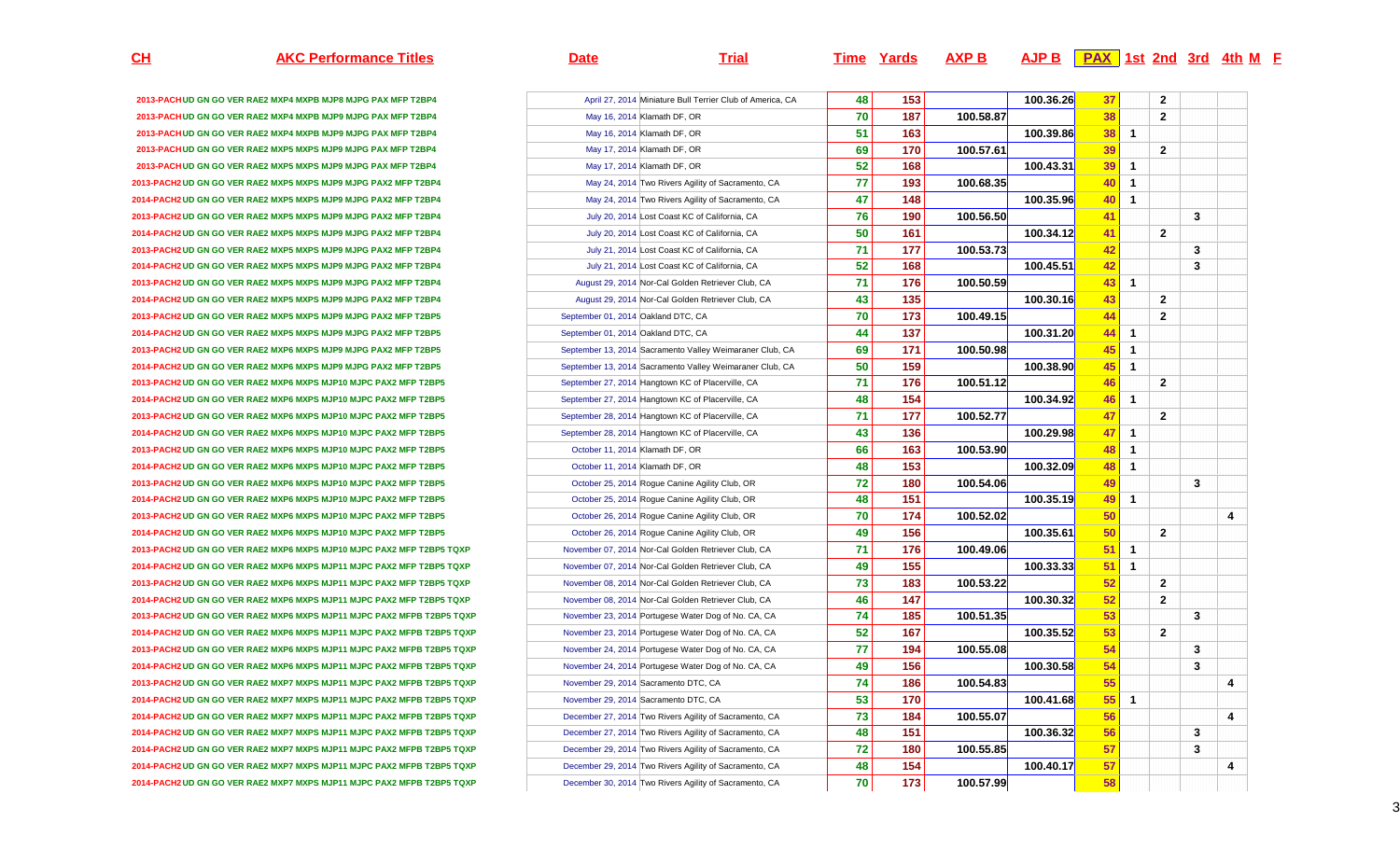## **AKC Performance Titles Date Trial Time Yards AXP B AJP B PAX 1st 2nd 3rd 4th <sup>M</sup> <sup>F</sup>**

4

| 2014-PACH2 UD GN GO VER RAE2 MXP7 MXPS MJP12 MJPC PAX2 MFPB T2BP5 TQXP        | December 30, 2014 Two Rivers Agility of Sacramento, CA        |
|-------------------------------------------------------------------------------|---------------------------------------------------------------|
| 2014-PACH2 UD GN GO VER RAE2 MXP7 MXPG MJP12 MJPC PAX2 MFPB T2BP5 TQXP        | January 11, 2015 Border Terrier Club of the Redwoods, CA      |
| 2014-PACH2 UD GN GO VER RAE2 MXP7 MXPG MJP12 MJPC PAX2 MFPB T2BP5 TQXP        | January 11, 2015 Border Terrier Club of the Redwoods, CA      |
| 2015-PACH3 UD GN GO VER RAE2 MXP7 MXPG MJP12 MJPC PAX3 MFPB T2BP5 TQXP        | February 07, 2015 English Cocker Spaniel Club of Am. CA       |
| 2015-PACH3 UD GN GO VER RAE2 MXP7 MXPG MJP12 MJPC PAX3 MFPB T2BP5 TQXP        | February 07, 2015 English Cocker Spaniel Club of Am. CA       |
| 2015-PACH3 UD GN GO VER RAE2 MXP7 MXPG MJP12 MJPC PAX3 MFPB T2BP5 TQXP        | February 08, 2015 English Cocker Spaniel Club of Am. CA       |
| 2015-PACH3 UD GN GO VER RAE2 MXP7 MXPG MJP12 MJPC PAX3 MFPB T2BP5 TQXP        | February 08, 2015 English Cocker Spaniel Club of Am. CA       |
| 2015-PACH3 UD GN GO VER RAE2 MXP7 MXPG MJP12 MJPB2 MJPC PAX3 MFPB T2BP5 TQXP  | February 28, 2015 Mt. Diablo DTC, CA                          |
| 2015-PACH3 UD GN GO VER RAE2 MXP7 MXPG MJP12 MJPB2 MJPC PAX3 MFPB T2BP5 TQXP  | February 28, 2015 Mt. Diablo DTC, CA                          |
| 2015-PACH3 UD GN GO VER RAE2 MXP7 MXPG MJP12 MJPB2 MJPC PAX3 MFPB T2BP5 TQXP  | March 06, 2015 American Bloodhound Club, CA                   |
| 2015-PACH3 UD GN GO VER RAE2 MXP8 MXPG MJP13 MJPB2 MJPC PAX3 MFPB T2BP5 TQXP  | March 06, 2015 American Bloodhound Club, CA                   |
| 2015-PACH3 UD GN GO VER RAE2 MXP8 MXPG MJP13 MJPB2 MJPC PAX3 MFPB T2BP5 TQXP  | March 07, 2015 American Bloodhound Club, CA                   |
| 2015-PACH3 UD GN GO VER RAE2 MXP8 MXPG MJP13 MJPB2 MJPC PAX3 MFPB T2BP5 TQXP  | March 07, 2015 American Bloodhound Club, CA                   |
| 2015-PACH3 UD GN GO VER RAE2 MXP8 MXPG MJP13 MJPB2 MJPC PAX3 MFPB T2BP5 TQXP  | April 24, 2015 Miniature Bull Terrier Club of America, CA     |
| 2015-PACH3 UD GN GO VER RAE2 MXP8 MXPG MJP13 MJPB2 MJPC PAX3 MFPB T2BP5 TQXP  | April 24, 2015 Miniature Bull Terrier Club of America, CA     |
| 2015-PACH3 UD GN GO VER RAE2 MXP8 MXPG MJP13 MJPB2 MJPC PAX3 MFPB T2BP5 TQXP  | May 16, 2015 Klamath DF, OR                                   |
| 2015-PACH3 UD GN GO VER RAE2 MXP8 MXPG MJP13 MJPB2 MJPC PAX3 MFPB T2BP5 TQXP  | May 16, 2015 Klamath DF, OR                                   |
| 2015-PACH3 UD GN GO VER RAE2 MXP8 MXPG MJP14 MJPB2 MJPC PAX3 MFPB T2BP5 TQXP  | May 17, 2015 Klamath DF, OR                                   |
| 2015-PACH3 UD GN GO VER RAE2 MXP8 MXPG MJP14 MJPB2 MJPC PAX3 MFPB T2BP5 TQXP  | May 17, 2015 Klamath DF, OR                                   |
| 2015-PACH3 UD GN GO VER RAE2 MXP8 MXPG MJP14 MJPB2 MJPC PAX3 MFPB T2BP5 TQXP  | October 29, 2015 Rogue Canine Agility Club, OR                |
| 2015-PACH3 UD GN GO VER RAE2 MXP8 MXPG MJP14 MJPB2 MJPC PAX3 MFPB T2BP5 TQXP  | October 29, 2015 Rogue Canine Agility Club, OR                |
| 2015-PACH3 UD GN GO VER RAE2 MXP8 MXPG MJP14 MJPB2 MJPC PAX3 MFPS T2BP5 TQXP  | October 30, 2015 Rogue Canine Agility Club, OR                |
| 2015-PACH3 UD GN GO VER RAE2 MXP8 MXPG MJP14 MJPB2 MJPC PAX3 MFPS T2BP5 TQXP  | October 30, 2015 Rogue Canine Agility Club, OR                |
| 2015-PACH3 UD GN GO VER RAE2 MXP9 MXPG MJP14 MJPB2 MJPC PAX3 MFPS T2BP5 TQXP  | November 01, 2015 Rogue Canine Agility Club, OR               |
| 2015-PACH3 UD GN GO VER RAE2 MXP9 MXPG MJP14 MJPB2 MJPC PAX3 MFPS T2BP5 TQXP  | November 01, 2015 Rogue Canine Agility Club, OR               |
| 2015-PACH3 UD GN GO VER RAE2 MXP9 MXPG MJP14 MJPB2 MJPC PAX3 MFPS T2BP5 TQXP  | November 27, 2015 Sacramento DTC, CA                          |
| 2015-PACH3 UD GN GO VER RAE2 MXP9 MXPG MJP14 MJPB2 MJPC PAX3 MFPS T2BP5 TQXP  | November 27, 2015 Sacramento DTC, CA                          |
| 2015-PACH3 UD GN GO VER RAE2 MXP9 MXPG MJP14 MJPB2 MJPC PAX3 MFPS T2BP5 TQXP  | November 28, 2015 Sacramento DTC, CA                          |
| 2015-PACH3 UD GN GO VER RAE2 MXP9 MXPG MJP14 MJPB2 MJPC PAX3 MFPS T2BP5 TQXP  | November 28, 2015 Sacramento DTC, CA                          |
| 2015-PACH3 UD GN GO VER RAE2 MXP9 MXPG MJP15 MJPB2 MJPC PAX3 MFPS T2BP5 TQXP  | November 29, 2015 Sacramento DTC, CA                          |
| 2015-PACH3 UD GN GO VER RAE2 MXP9 MXPG MJP15 MJPB2 MJPC PAX3 MFPS T2BP5 TQXP  | November 29, 2015 Sacramento DTC, CA                          |
| 2015-PACH3 UD GN GO VER RAE2 MXP9 MXPG MJP15 MJPB2 MJPC PAX3 MFPS T2BP5 TQXP  | December 12, 2015 Staffordshire Bull Terrier Club America, C. |
| 2015-PACH3 UD GN GO VER RAE2 MXP9 MXPG MJP15 MJPB2 MJPC PAX3 MFPS T2BP5 TQXP  | December 12, 2015 Staffordshire Bull Terrier Club America, C. |
| 2015-PACH3 UD GN GO VER RAE2 MXP9 MXPG MJP15 MJPB2 MJPC PAX3 MFPS T2BP5 TQXP  | December 26, 2015 Two Rivers Agility of Sacramento, CA        |
| 2015-PACH3 UD GN GO VER RAE2 MXP9 MXPG MJP15 MJPB2 MJPC PAX3 MFPS T2BP5 TQXP  | December 26, 2015 Two Rivers Agility of Sacramento, CA        |
| 2015-PACH3 UD GN GO VER RAE2 MXP9 MXPG MJP15 MJPB2 MJPC PAX3 MFPS T2BP5 TQXP  | December 27, 2015 Two Rivers Agility of Sacramento, CA        |
| 2015-PACH3 UD GN GO VER RAE2 MXP9 MXPG MJP15 MJPB2 MJPC PAX3 MFPS T2BP5 TQXP  | December 27, 2015 Two Rivers Agility of Sacramento, CA        |
| 2015-PACH3 UD GN GO VER RAE2 MXP9 MXPG MJP15 MJPB2 MJPC PAX3 MFPS T2BP5 TQXP  | December 28, 2015 Two Rivers Agility of Sacramento, CA        |
| 2015-PACH3 UD GN GO VER RAE2 MXP9 MXPG MJP15 MJPB2 MJPC PAX3 MFPS T2BP5 TQXP  | December 28, 2015 Two Rivers Agility of Sacramento, CA        |
| 2015-PACH3 UD GN GO VER RAE2 MXP9 MXPG MJP15 MJPB2 MJPC PAX3 MFPS T2BP5 TQXP  | December 29, 2015 Two Rivers Agility of Sacramento, CA        |
| 2015-PACH3 UD GN GO VER RAE2 MXP9 MXPG MJP15 MJPB2 MJPC PAX3 MFPS T2BP5 TQXP  | December 29, 2015 Two Rivers Agility of Sacramento, CA        |
| 2015-PACH3 UD GN GO VER RAE2 MXP10 MXPC MJP15 MJPB2 MJPC PAX3 MFPS T2BP6 TQXP | January 16, 2016 Border Terrier Club of the Redwoods, CA      |

|    | December 30, 2014 Two Rivers Agility of Sacramento, CA        | 56 | 180 |           | 100.39.80 | 58 |              | 2              |   |   |
|----|---------------------------------------------------------------|----|-----|-----------|-----------|----|--------------|----------------|---|---|
|    | January 11, 2015 Border Terrier Club of the Redwoods, CA      | 77 | 195 | 100.57.01 |           | 59 |              | $\mathbf{2}$   |   |   |
|    | January 11, 2015 Border Terrier Club of the Redwoods, CA      | 50 | 160 |           | 100.34.07 | 59 | 1            |                |   |   |
|    | February 07, 2015 English Cocker Spaniel Club of Am. CA       | 73 | 182 | 100.54.23 |           | 60 |              |                | 3 |   |
|    | February 07, 2015 English Cocker Spaniel Club of Am. CA       | 53 | 169 |           | 100.40.67 | 60 | 1            |                |   |   |
|    | February 08, 2015 English Cocker Spaniel Club of Am. CA       | 72 | 179 | 100.48.48 |           | 61 | 1            |                |   |   |
|    | February 08, 2015 English Cocker Spaniel Club of Am. CA       | 50 | 158 |           | 100.33.01 | 61 | 1            |                |   |   |
| P  | February 28, 2015 Mt. Diablo DTC, CA                          | 74 | 185 | 100.55.90 |           | 62 |              |                |   |   |
| P  | February 28, 2015 Mt. Diablo DTC, CA                          | 48 | 153 |           | 100.33.44 | 62 |              | $\overline{2}$ |   |   |
| P  | March 06, 2015 American Bloodhound Club, CA                   | 76 | 190 | 100.57.91 |           | 63 | 1            |                |   |   |
| P  | March 06, 2015 American Bloodhound Club, CA                   | 52 | 167 |           | 100.35.23 | 63 | 1            |                |   |   |
| P  | March 07, 2015 American Bloodhound Club, CA                   | 75 | 189 | 100.56.03 |           | 64 |              |                | 3 |   |
| P  | March 07, 2015 American Bloodhound Club, CA                   | 56 | 181 |           | 100.41.34 | 64 |              | 2              |   |   |
| P  | April 24, 2015 Miniature Bull Terrier Club of America, CA     | 73 | 182 | 100.54.12 |           | 65 | $\mathbf{1}$ |                |   |   |
| P  | April 24, 2015 Miniature Bull Terrier Club of America, CA     | 50 | 159 |           | 100.35.92 | 65 | 1            |                |   |   |
| P  | May 16, 2015 Klamath DF, OR                                   | 73 | 183 | 100.59.85 |           | 66 | $\mathbf{1}$ |                |   |   |
| P  | May 16, 2015 Klamath DF, OR                                   | 52 | 166 |           | 100.40.02 | 66 |              | $\mathbf{2}$   |   |   |
| P  | May 17, 2015 Klamath DF, OR                                   | 68 | 168 | 100.56.25 |           | 67 |              |                |   | 4 |
| P  | May 17, 2015 Klamath DF, OR                                   | 46 | 147 |           | 100.33.73 | 67 |              | $\mathbf{2}$   |   |   |
| P  | October 29, 2015 Rogue Canine Agility Club, OR                | 73 | 183 | 100.59.69 |           | 68 | 1            |                |   |   |
| P  | October 29, 2015 Rogue Canine Agility Club, OR                | 53 | 172 |           | 100.39.35 | 68 | $\mathbf{1}$ |                |   |   |
| P  | October 30, 2015 Rogue Canine Agility Club, OR                | 76 | 191 | 100.65.04 |           | 69 |              | $\mathbf{2}$   |   |   |
|    | October 30, 2015 Rogue Canine Agility Club, OR                | 52 | 168 |           | 100.44.33 | 69 |              | $\mathbf{2}$   |   |   |
|    | November 01, 2015 Rogue Canine Agility Club, OR               | 77 | 195 | 100.60.43 |           | 70 | 1            |                |   |   |
|    | November 01, 2015 Rogue Canine Agility Club, OR               | 53 | 169 |           | 100.41.15 | 70 | 1            |                |   |   |
| P  | November 27, 2015 Sacramento DTC, CA                          | 76 | 190 | 100.57.19 |           | 71 |              |                |   | 4 |
| P  | November 27, 2015 Sacramento DTC, CA                          | 55 | 176 |           | 100.40.67 | 71 |              |                | 3 |   |
|    | November 28, 2015 Sacramento DTC, CA                          | 74 | 187 | 100.60.01 |           | 72 |              |                |   | 4 |
|    | November 28, 2015 Sacramento DTC, CA                          | 46 | 145 |           | 100.39.36 | 72 |              |                |   |   |
|    | November 29, 2015 Sacramento DTC, CA                          | 77 | 194 | 100.56.47 |           | 73 |              | $\mathbf{2}$   |   |   |
| P  | November 29, 2015 Sacramento DTC, CA                          | 54 | 174 |           | 100.42.22 | 73 |              |                |   |   |
|    | December 12, 2015 Staffordshire Bull Terrier Club America, CA | 77 | 193 | 100.55.21 |           | 74 |              |                |   |   |
|    | December 12, 2015 Staffordshire Bull Terrier Club America, CA | 50 | 158 |           | 100.34.25 | 74 |              |                |   | 4 |
| P  | December 26, 2015 Two Rivers Agility of Sacramento, CA        | 74 | 185 | 100.64.28 |           | 75 |              |                |   |   |
| P  | December 26, 2015 Two Rivers Agility of Sacramento, CA        | 50 | 160 |           | 100.43.18 | 75 |              |                | 3 |   |
| P  | December 27, 2015 Two Rivers Agility of Sacramento, CA        | 72 | 180 | 100.60.24 |           | 76 |              |                |   |   |
|    | December 27, 2015 Two Rivers Agility of Sacramento, CA        | 50 | 159 |           | 100.39.44 | 76 |              |                |   | 4 |
|    | December 28, 2015 Two Rivers Agility of Sacramento, CA        | 75 | 188 | 100.61.41 |           | 77 |              |                |   | 4 |
|    | December 28, 2015 Two Rivers Agility of Sacramento, CA        | 49 | 157 |           | 100.39.92 | 77 |              |                |   |   |
| P  | December 29, 2015 Two Rivers Agility of Sacramento, CA        | 73 | 183 | 100.63.69 |           | 78 |              |                | 3 |   |
|    | December 29, 2015 Two Rivers Agility of Sacramento, CA        | 46 | 145 |           | 100.36.14 | 78 |              | $\mathbf{2}$   |   |   |
| ΚP | January 16, 2016 Border Terrier Club of the Redwoods, CA      | 73 | 182 | 100.46.81 |           | 79 |              | $\overline{2}$ |   |   |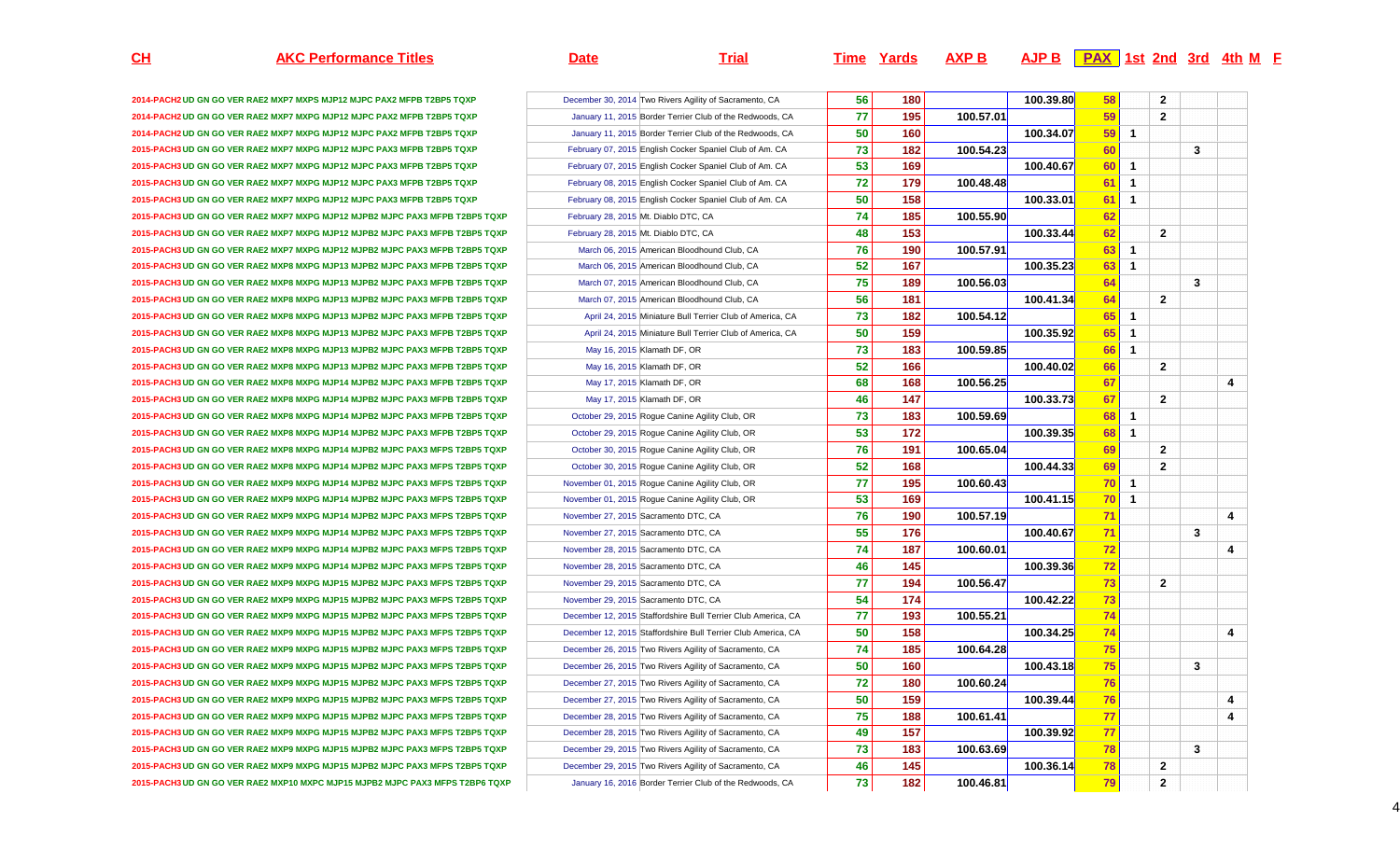**CH**

**AKC Performance Titles Date Trial Time Yards AXP B AJP B PAX 1st 2nd 3rd 4th <sup>M</sup> <sup>F</sup>**

| 2015-PACH3 UD GN GO VER RAE2 MXP10 MXPC MJP15 MJPB2 MJPC PAX3 MFPS T2BP6 TQXP |                                 | January 16, 2016 Border Terrier Club of the Redwoods, CA | 47       | 150        |             | 100.37.00            | 79              |                |                | 3                       |                |
|-------------------------------------------------------------------------------|---------------------------------|----------------------------------------------------------|----------|------------|-------------|----------------------|-----------------|----------------|----------------|-------------------------|----------------|
| 2016-PACH4 UD GN GO VER RAE2 MXP10 MXPC MJP15 MJPB2 MJPC PAX4 MFPS T2BP6 TQXP |                                 | January 17, 2016 Border Terrier Club of the Redwoods, CA | 70       | 175        | 100.56.15   |                      | 80              |                | $\overline{2}$ |                         |                |
| 2016-PACH4 UD GN GO VER RAE2 MXP10 MXPC MJP15 MJPB2 MJPC PAX4 MFPS T2BP6 TQXP |                                 | January 17, 2016 Border Terrier Club of the Redwoods, CA | 47       | 150        |             | 100.33.44            | 80              | $\overline{1}$ |                |                         |                |
| 2016-PACH4 UD GN GO VER RAE2 MXP10 MXPC MJP16 MJPB2 MJPC PAX4 MFPS T2BP6 TQXP | January 31, 2016 Mensona KC, CA |                                                          | 75       | 188        | 100.58.90   |                      | 81              |                | $\overline{2}$ |                         |                |
| 2016-PACH4 UD GN GO VER RAE2 MXP10 MXPC MJP16 MJPB2 MJPC PAX4 MFPS T2BP6 TQXP | January 31, 2016 Mensona KC, CA |                                                          | 48       | 154        |             | 100.34.84            | 81              |                | $\overline{2}$ |                         |                |
| 2016-PACH4 UD GN GO VER RAE2 MXP10 MXPC MJP16 MJPB2 MJPC PAX4 MFPS T2BP6 TQXP |                                 | February 20, 2016 Puli Club of America, CA               | 75       | 188        | 100.58.93   |                      | 82              |                |                | 3                       |                |
| 2016-PACH4 UD GN GO VER RAE2 MXP10 MXPC MJP16 MJPB2 MJPC PAX4 MFPS T2BP6 TQXP |                                 | February 20, 2016 Puli Club of America, CA               | 53       | 170        |             | 100.40.03            | 82              |                |                |                         | 4              |
| 2016-PACH4 UD GN GO VER RAE2 MXP10 MXPC MJP16 MJPB2 MJPC PAX4 MFPS T2BP6 TQXP |                                 | February 21, 2016 Puli Club of America, CA               | 71       | 178        | 100.52.79   |                      | 83              |                | $\mathbf{2}$   |                         |                |
| 2016-PACH4 UD GN GO VER RAE2 MXP10 MXPC MJP16 MJPB2 MJPC PAX4 MFPS T2BP6 TQXP |                                 | February 21, 2016 Puli Club of America, CA               | 50       | 159        |             | 100.36.00            | 83              |                | $\mathbf{2}$   |                         |                |
| 2016-PACH4 UD GN GO VER RAE2 MXP10 MXPC MJP16 MJPB2 MJPC PAX4 MFPS T2BP6 TQXP |                                 | March 05, 2016 Mt. Diablo DTC, CA                        | 72       | 179        | 100.61.81   |                      | 84              | $\mathbf{1}$   |                |                         |                |
| 2016-PACH4 UD GN GO VER RAE2 MXP10 MXPC MJP16 MJPB2 MJPC PAX4 MFPS T2BP6 TQXP |                                 | March 05, 2016 Mt. Diablo DTC, CA                        | 47       | 148        |             | 100.36.38            | 84              |                |                |                         | $\overline{4}$ |
| <b>Summary</b>                                                                |                                 | 168                                                      |          |            | 84          | 84                   | 84              |                | 60 49 30       |                         | 18             |
| <b>Swissmiss Shayna Snoflake</b>                                              |                                 |                                                          |          |            |             |                      |                 |                |                |                         |                |
|                                                                               |                                 |                                                          |          |            |             |                      |                 |                |                |                         |                |
| CD BN RM2 RAE2 AXP AJP MFP SIN SEN CGCA TKA                                   |                                 | January 08, 2022 Irish Setter Club of Ohio, OH           | 178      | 71         | 100.53.48   |                      |                 | $\overline{1}$ |                |                         |                |
| CD BN RM2 RAE2 AXP AJP MFP SIN SEN CGCA TKA                                   |                                 | January 08, 2022 Irish Setter Club of Ohio, OH           | 157      | 49         |             | 100.39.34            |                 | $\overline{1}$ |                |                         |                |
| <b>Summary</b>                                                                |                                 | $\mathbf{2}$                                             |          |            | $\mathbf 1$ | $\blacktriangleleft$ |                 | 2 <sup>1</sup> | $\mathbf{0}$   | $\overline{\mathbf{0}}$ | $\bf{0}$       |
| 2001-CHXmaxKris Van 'T Hof Ten Eynder                                         |                                 |                                                          |          |            |             |                      |                 |                |                |                         |                |
|                                                                               |                                 |                                                          |          |            |             |                      |                 |                |                |                         |                |
| 2001-CH VCD2 UD AXP AJP                                                       |                                 | April 20, 2003 Boston Terrier Club of America, WA        | 70       | 181        | 100.65.38   |                      |                 |                | $\mathbf{2}$   |                         |                |
| 2001-CH VCD2 UD AXP AJP                                                       |                                 | April 20, 2003 Boston Terrier Club of America, WA        | 46       | 155        |             | 100.42.12            |                 | $\overline{1}$ |                |                         |                |
| 2001-CH VCD2 UD AXP AJP                                                       |                                 | May 24, 2003 American Belgian Tervuren Club, WA          | 70       | 181        | 100.70.81   |                      | 2 <sub>1</sub>  | $\overline{1}$ |                |                         |                |
| 2001-CH VCD2 UD AXP AJP                                                       |                                 | May 24, 2003 American Belgian Tervuren Club, WA          | 48       | 161        |             | 100.47.16            | 2               | $\overline{1}$ |                |                         |                |
| 2001-CH VCD2 UD AXP AJP                                                       |                                 | May 25, 2003 American Belgian Tervuren Club, WA          | 72       | 185        | 100.68.20   |                      | $\mathbf{3}$    | $\overline{1}$ |                |                         |                |
|                                                                               |                                 |                                                          |          |            |             |                      |                 |                |                |                         |                |
| 2001-CH VCD2 UD AXP AJP                                                       |                                 | May 25, 2003 American Belgian Tervuren Club, WA          | 46       | 155        |             | 100.46.95            | <b>3</b>        | $\overline{1}$ |                |                         |                |
| 2001-CH VCD2 UD AXP AJP                                                       |                                 | July 04, 2003 Evergreen Afghan Hound Club, WA            | 73       | 190        | 100.68.39   |                      |                 | $\overline{1}$ |                |                         |                |
| 2001-CH VCD2 UD AXP AJP                                                       |                                 | July 04, 2003 Evergreen Afghan Hound Club, WA            | 49       | 165        |             | 100.49.49            |                 |                | $\mathbf{2}$   |                         |                |
| 2001-CH VCD2 UD AXP AJP                                                       |                                 | July 06, 2003 Evergreen Afghan Hound Club, WA            | 70       | 179        | 100.59.40   |                      |                 | $\overline{1}$ |                |                         |                |
| 2001-CH VCD2 UD AXP AJP                                                       |                                 | July 06, 2003 Evergreen Afghan Hound Club, WA            | 50       | 168        |             | 100.48.78            | $5\phantom{.0}$ |                | $\mathbf{2}$   |                         |                |
| 2001-CH VCD2 UD MXP AJP                                                       |                                 | July 13, 2003 Washington State OTC, WA                   | 72       | 187        | 100.71.06   |                      |                 | $\mathbf{1}$   |                |                         |                |
| 2001-CH VCD2 UD MXP AJP                                                       |                                 | July 13, 2003 Washington State OTC, WA                   | 48       | 161        |             | 100.43.29            | 6               | $\overline{1}$ |                |                         |                |
| 2001-CH VCD2 UDX MXP MJP                                                      |                                 | February 12, 2005 Pharaoh Hound Club of America, WA      | 67       | 171        | 100.63.68   |                      |                 |                | $\overline{2}$ |                         |                |
| 2001-CH VCD2 UDX MXP MJP                                                      |                                 | February 12, 2005 Pharaoh Hound Club of America, WA      | 44       | 148        |             | 100.43.06            |                 | $\overline{1}$ |                |                         |                |
| 2001-CH VCD2 UDX MXP2 MJP                                                     |                                 | February 19, 2005 Evergreen Afghan Hound Club, WA        | 69       | 177        | 100.67.20   |                      | 8               | $\overline{1}$ |                |                         |                |
| 2001-CH VCD2 UDX MXP2 MJP                                                     |                                 | February 19, 2005 Evergreen Afghan Hound Club, WA        | 42       | 140        |             | 100.36.37            | 8               | $\overline{1}$ |                |                         |                |
| 2001-CH VCD2 UDX MXP2 MJP                                                     |                                 | February 20, 2005 Evergreen Afghan Hound Club, WA        | 68       | 175        | 100.63.24   |                      | 9               | $\overline{1}$ |                |                         |                |
| 2001-CH VCD2 UDX MXP2 MJP                                                     |                                 | February 20, 2005 Evergreen Afghan Hound Club, WA        |          | 156        |             | 100.46.00            | 9               | $\overline{1}$ |                |                         |                |
| 2001-CH VCD2 UDX MXP2 MJP                                                     | March 12, 2005 Seattle KC, WA   |                                                          | 47       |            | 100.69.55   |                      | 10 <sup>1</sup> | $\overline{1}$ |                |                         |                |
| 2001-CH VCD2 UDX MXP2 MJP                                                     | March 12, 2005 Seattle KC, WA   |                                                          | 73       | 190        |             | 100.42.33            | 10 <sup>1</sup> | $\overline{1}$ |                |                         |                |
| 2001-CH VCD2 UDX MXP2 MXPB MJP                                                |                                 | June 10, 2005 Evergreen State Shetland Sheepdog, WA      | 47       | 158        |             |                      |                 | $\overline{1}$ |                |                         |                |
| 2001-CH VCD2 UDX MXP2 MXPB MJP                                                |                                 | June 10, 2005 Evergreen State Shetland Sheepdog, WA      | 70<br>47 | 179<br>156 | 100.70.20   | 100.41.36            | 11<br>11        | $\overline{1}$ |                |                         |                |